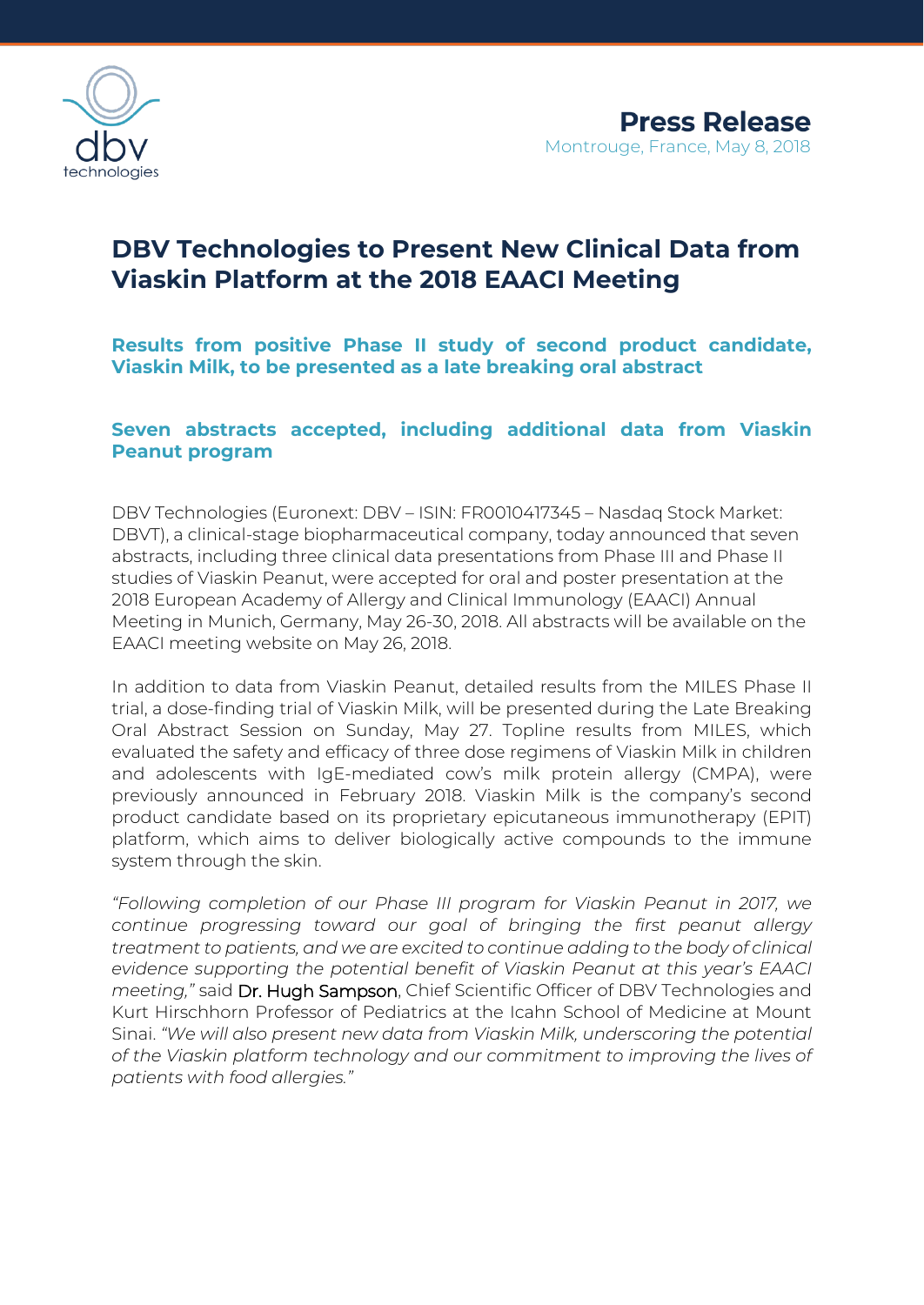

Additional abstracts to be presented at the meeting include three research presentations on EPIT mechanistic data.

# **Peanut Allergy Data**

- **"Quantitative Risk Reduction Through Peanut Immunotherapy: Assessment for the Peanut-Allergic Population Undergoing Epicutaneous Immunotherapy (EPIT)"** will be presented by Dr. Benjamin Remington, TNO, Ziest, The Netherlands.
	- o *Oral Presentation*
	- o *Session Title: OAS 20 – Management of Food Allergy*
	- o *Date/Time: Monday, May 28 / 15:45 to 17:15 CEST*
	- o *Location: Hall 13b*
- **"Sustained Unresponsiveness Following Long Term Epicutaneous Immunotherapy (EPIT) with VIASKIN® Peanut: Results of the OLFUS-VIPES Phase IIb Study"** will be presented by Dr. Terri Brown-Whitehorn, Children's Hospital of Philadelphia, Philadelphia, PA, USA.
	- o *Poster Presentation*
	- o *Session Title: PDS 19 - Management of Food Allergy*
	- o *Date/Time: Monday, May 28 / 15:45 to 17:15 CEST*
	- o *Location: Poster Discussion Zone 2*
- **"Biomarker Assessment After 12 Months of Peanut Epicutaneous Immunotherapy (EPIT) for Peanut Allergy"** will be presented by Dr. Matthew Greenhawt, Children's Hospital Colorado, Aurora, CO, USA.
	- o *Poster Presentation*
	- o *Session Title: PDS 19 - Management of Food Allergy*
	- o *Date/Time: Monday, May 28 / 15:45 to 17:15 CEST*
	- o *Location: Poster Discussion Zone 2*

## **Milk Allergy Data**

- **"A Double-Blind, Placebo-Controlled Phase I/II Dose-Finding Study of Viaskin Milk in Children and Adolescents for the Treatment of IgE-Mediated Cow's Milk Protein Allergy (CMPA): Results from MILES"** will be presented by Dr. Robert Wood, Johns Hopkins University, Baltimore, MD, USA.
	- o *Oral Presentation*
	- o *Session Title: LB 0AS – New Frontiers in Allergen Immunotherapy*
	- o *Date/Time: Sunday, May 27 / 15:30 to 17:00 CEST*
	- o *Location: Hall 2*

# **EPIT Mechanism of Action Research**

## • **"Sustained Gata3 Hypermethylation in Th2 cells and Foxp3 Hypomethylation in CD62L+ Tregs Following EPIT in Peanut-Sensitized Mouse Model"** will be presented by Dr. Jorg Tost,

CEA - Institut de Génomique, CNG, Evry, France.

- o *Poster Presentation*
- o *Session Title: PDS 04 – Immunological Responses to Allergen Immunotherapy*
- o *Date/Time: Sunday, May 27 / 10:30 to 12:00 CEST*
- o *Location: Poster Discussion Zone 4*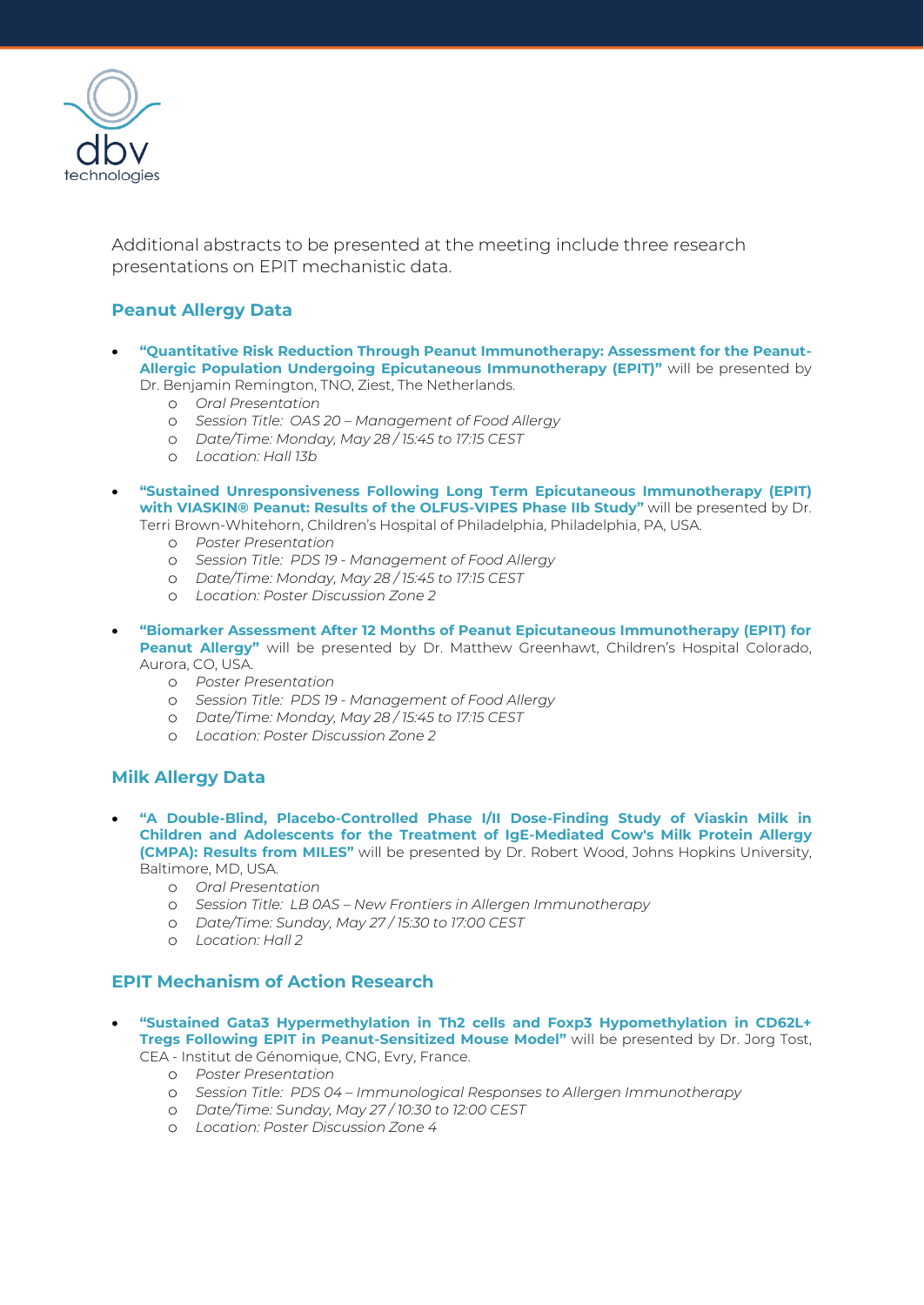

- **"Specific miRNA Expression Changes Influencing T cell Plasticity and Th2 Cytokine Production in a Mouse Model of Peanut Sensitized Mice Treated with Epicutaneous Immunotherapy"** will be presented by Dr. Jorg Tost, CEA - Institut de Génomique, CNG, Evry, France.
	- o *Poster Presentation*
	- o *Session Title: PDS 04 – Immunological Responses to Allergen Immunotherapy*
	- o *Date/Time: Sunday, May 27 / 10:30 to 12:00 CEST*
	- o *Location: Poster Discussion Zone 4*
- **"Preexisting Humoral Immunity Facilitates Antigen Capture by Skin DC Upon Epicutaneous Administration and Enhances Their Migration to Local Lymph Nodes"** will be presented by Dr. Pierre-Louis Hervé, DBV Technologies.
	- o *Poster Presentation*
	- o *Session Title: PDS 04 – Immunological Responses to Allergen Immunotherapy*
	- o *Date/Time: Sunday, May 27 / 10:30 to 12:00 CEST*
	- o *Location: Poster Discussion Zone 4*

#### **About the MILES Study**

The Viaskin Milk Efficacy and Safety (MILES) trial is a multi-center, double-blind, placebo-controlled, randomized Phase I/II trial to study the safety and efficacy of Viaskin Milk conducted at 17 sites in North America. The study was divided into two consecutive parts. Part A of the MILES trial was completed with no safety concerns. Part B was designed to determine a safe and effective dose in two age groups: children ages two to 11 and adolescents ages 12 to 17 with IgE-mediated cow's milk protein allergy, or CMPA.

198 patients (18 patients from Part A and 180 patients from Part B) were randomized 1:1:1:1 into four treatment arms to evaluate three doses of Viaskin Milk, 150 μg, 300 μg and 500 μg, compared to placebo. Each patient underwent a DBPCFC at screening and after 12 months of treatment. The challenge was halted once the patient exhibited an objective allergic symptom. Patients in MILES received a daily application of the Viaskin Milk patch over 12 months. Each patch was applied for 24 hours on the back of children (age 2- 11) or on the upper arm for adolescents (age 12-17).

The primary efficacy endpoint was the percentage of treatment responders for each active treatment group compared to placebo. Responders at month-12 were defined as patients with either 1) a cow's milk protein CRD equal to or greater than 1,444 mg (approximately 45 mL of milk) or 2) a 10-fold or greater increase in CRD compared to baseline and at least 144 mg cow's milk protein (approximately 4.5 mL of milk).

#### **About DBV Technologies**

DBV Technologies is developing Viaskin®, a proprietary technology platform with broad potential applications in immunotherapy. Viaskin is based on epicutaneous immunotherapy, or EPIT®, DBV's method of delivering biologically active compounds to the immune system through intact skin. With this new class of self-administered and non-invasive product candidates, the Company is dedicated to safely transforming the care of food allergic patients, for whom there are no approved treatments. DBV's food allergies programs include ongoing clinical trials of Viaskin Peanut and Viaskin Milk, and preclinical development of Viaskin Egg. DBV is also pursuing a human proof-of-concept clinical study of Viaskin Milk for the treatment of Eosinophilic Esophagitis, and exploring potential applications of its platform in vaccines and other immune diseases. DBV Technologies has global headquarters in